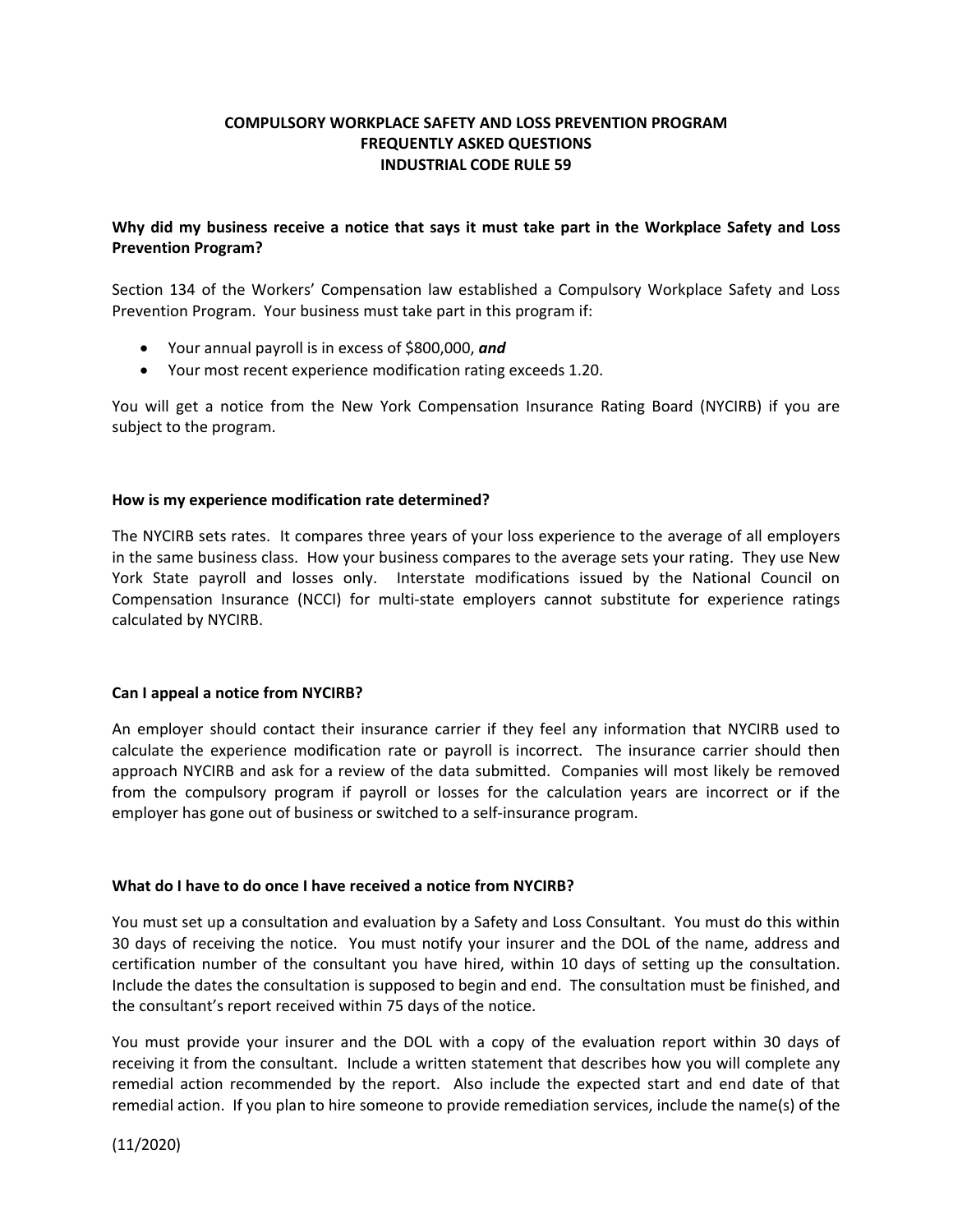individual(s) and/or organization(s). The remedial action must be finished within 6 months after you receive the evaluation report.

The insurer must conduct an inspection within 60 days of the end of the 6-month period. They will assess whether the recommended remedial action has been taken. The insurer must give a copy of its inspection report to you and the DOL within 45 days of the re-inspection.

# **Who can I hire to do the consultation and evaluation required by the Compulsory Workplace Safety and Loss Prevention Program?**

You must use a consultant who has been certified by the DOL. A list of certified consultants is available on the DOL website at:

https://applications.labor.ny.gov/WSLPIPSpecialistSearch/specialistSearch.faces

Your insurer may have certified consultants on staff who perform these services for their clients.

## **What is the likely cost of a consultation and evaluation?**

Private safety consultants may calculate and charge their own fees to perform a consultation and evaluation. The DOL does not control the fees set by private consultants.

### **Can I appeal the timeframes for notifying the DOL or scheduling a consultation?**

There are no provisions to formally appeal the prescribed timeframes. You should make every effort to document your attempts to meet them. Contact the DOL if there are extenuating circumstances.

### **What is the penalty for non-compliance?**

There is a penalty if you fail to:

- Arrange for a consultation and evaluation,
- Take the remedial action recommended by your consultant's report, or
- Fail to meet the deadlines.

You must take these actions within the proper timeframes. The penalty is a 5% surcharge to your manual rate premium for the next policy period. Your insurer will charge this to your workers' compensation insurance policy. The penalty is cumulative and increases by 5% for each year of noncompliance.